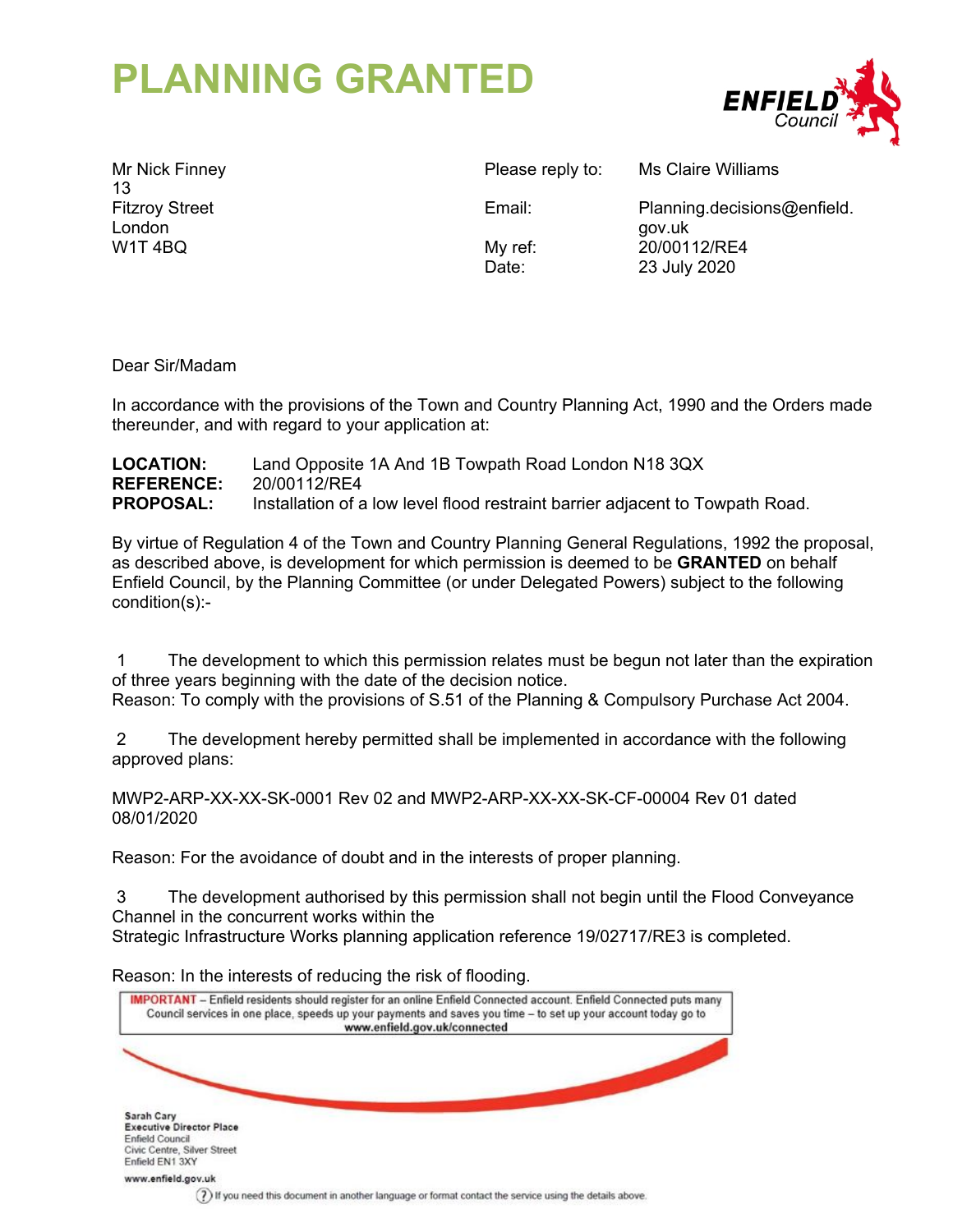4 Prior to the commencement of the development hereby approved, details of the proposed external materials of the flood barrier shall be submitted to and approved in writing by the Local Planning Authority. The development shall be implemented in accordance with the approved details.

Reason: In the interests of visual amenity.

 5 The development hereby permitted must not be commenced until such a time as a scheme to ensure protection and maintenance of the

proposed flood defence has been submitted to, and approved in writing by, the local planning authority. The scheme shall be fully

implemented and subsequently maintained, in accordance with the scheme's timing/ phasing arrangements, or within any other period as may subsequently be agreed, in writing, by the local planning authority.

Reason: In the interest of flood risk.

# **Dated: 23 July 2020**

Authorised on behalf of:

Mr A Higham Head of Development Management Development Management, London Borough Enfield, PO Box 53, Civic Centre, Silver Street, Enfield, Middlesex, EN1 3XE

If you have any questions about this decision, please contact the planning officer claire.williams@enfield.gov.uk.

#### **List of plans and documents referred to in this Notice:**

| <b>Title/Number</b> | <b>Version</b> | <b>TYPE</b> |
|---------------------|----------------|-------------|
|                     |                |             |
| See condition 2     |                | Drawing     |

#### **Additional Information**

**Next Steps:**